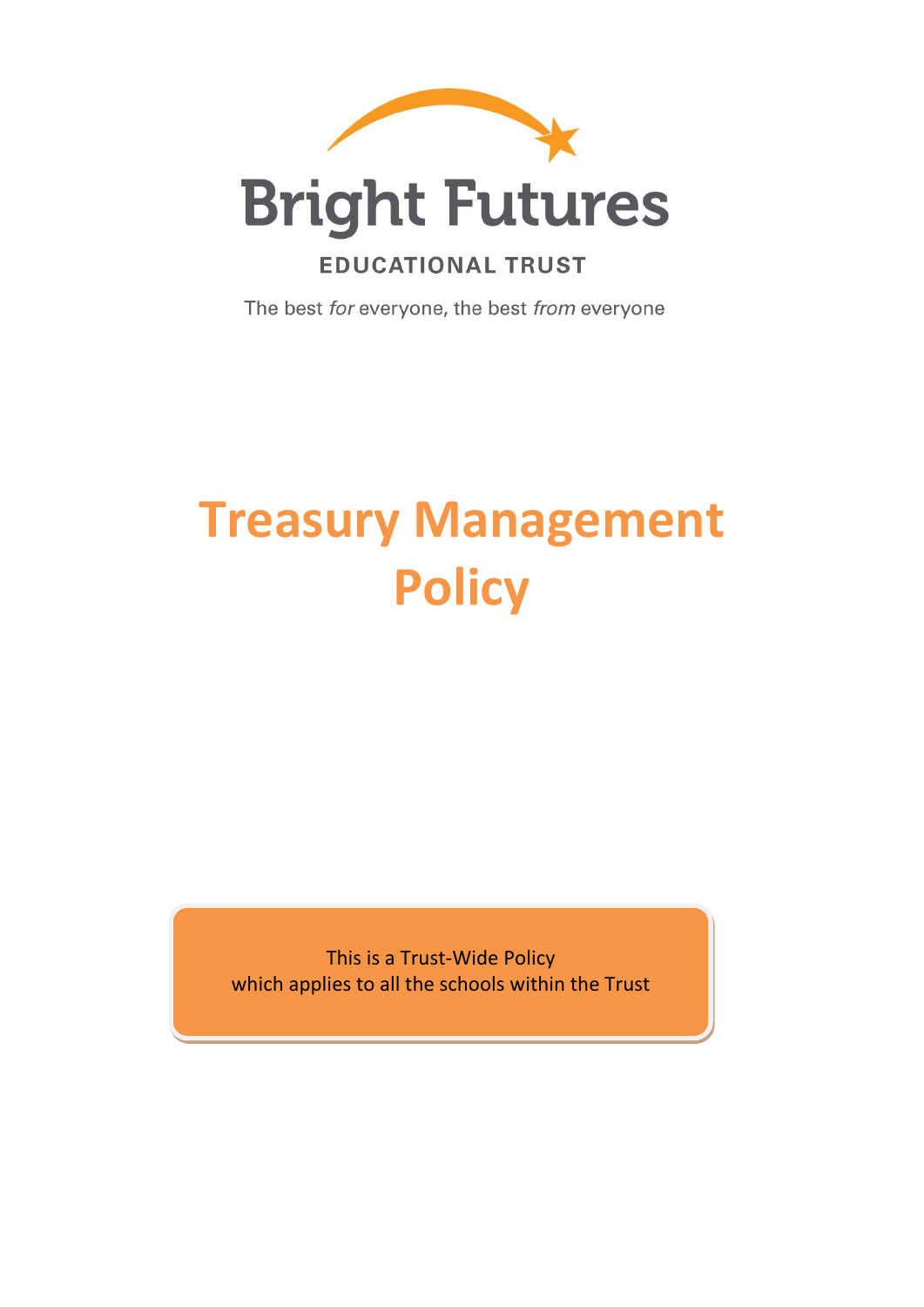Date of Policy Approval: March 2020

Owner of Policy: Chief Executive Officer

Authorised By: BFET Board of Trustees

Policy Review Date: March 2022

Distribution: BFET Executive Team & Finance Team Website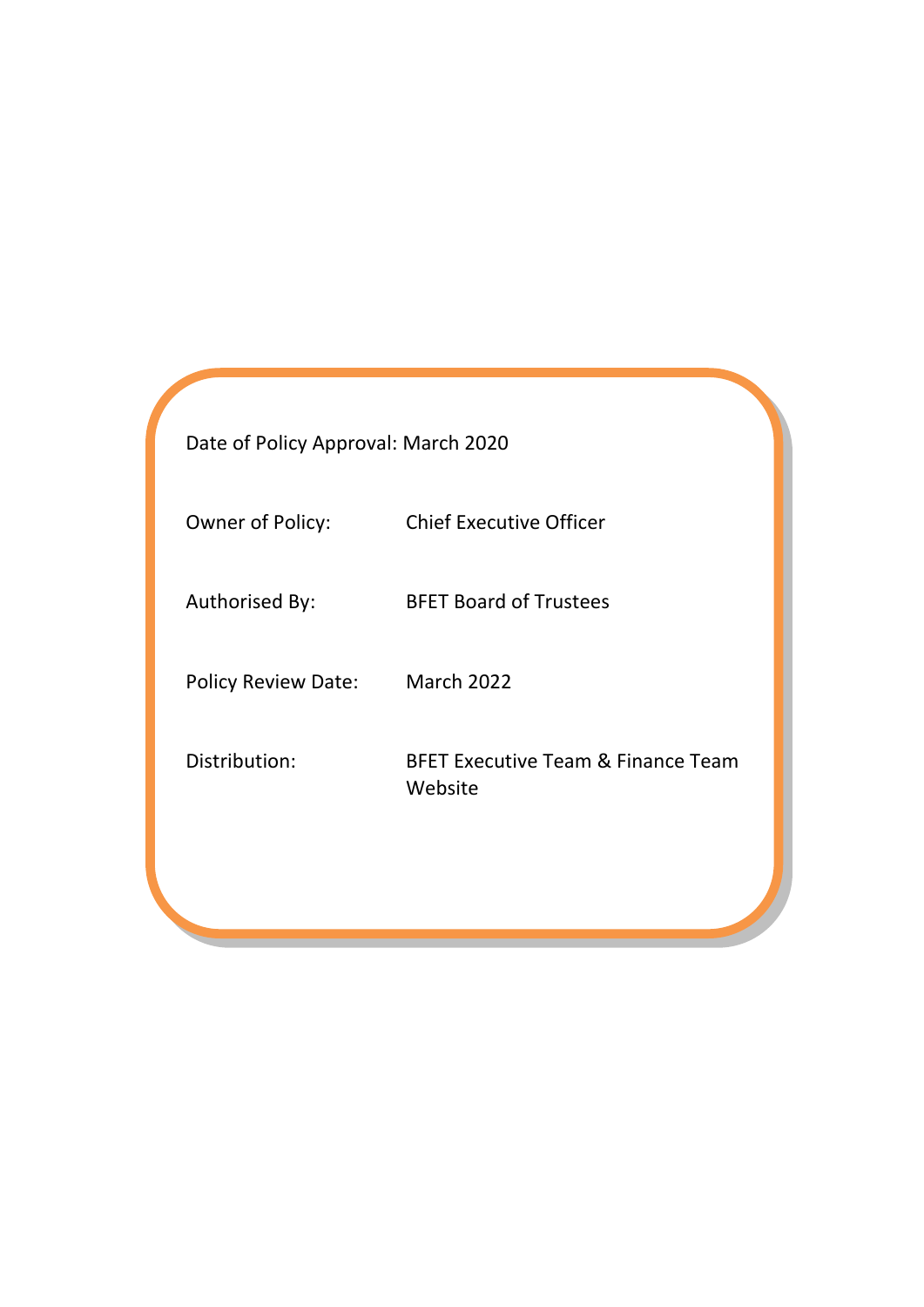

### **Treasury Management Policy**

In considering the above reserve and cash management matters Trustees should consider the Trust Treasury Management policy. It is proposed that the statements below are adopted into a separate Treasury Management Policy.

*Bright Futures Educational Trust is committed to the highest standards of work, openness, accountability, honesty and integrity. In order that it carries out its mission, long term goals and objectives it must secure its financial base. The "Treasury Management" function is the key function that will lead the organisation forward in doing so. Treasury Management "Policy", "Strategy" and "Activities" must be clearly defined, appropriate and communicated.* 

#### **General Policy**

Treasury management is defined as "the management of cash-flows, borrowings and investments, the management of the associated risks, and the pursuit of the optimum performance consistent with those risks. The analysis and reporting of treasury management activities must focus on the risk implications for Bright Futures Educational Trust.

The treasury management function is the function responsible for the management of Bright Futures Educational Trust's cash balances, investments and borrowings. The Trust Chief Operating Officer must ensure that surplus cash is properly invested and that Bright Futures Educational Trust's cash flow is sufficient to meet its liabilities.

#### **Strategy**

The treasury management strategy is to ensure the optimal return on all cash balances generated by Bright Futures Educational Trust within the constraints of this policy statement and ensuring above all else that the need to protect the capital sums invested is met. Bright Futures Educational Trust has a risk averse approach to investing funds on deposits.

#### **Activities**

The main activities of the Treasury Management Operation are:

- $\triangleright$  To monitor the bank balance of Bright Futures Educational Trust,
- $\triangleright$  To prepare monthly cash flow forecast statements for the organisation,
- $\triangleright$  To prepare and maintain an annual cash flow forecast,
- $\triangleright$  To arrange short- and long-term investments and borrowings as appropriate,
- ➢ To monitor and mitigate exposure to risk on those investments that Bright Futures Educational Trust may hold.